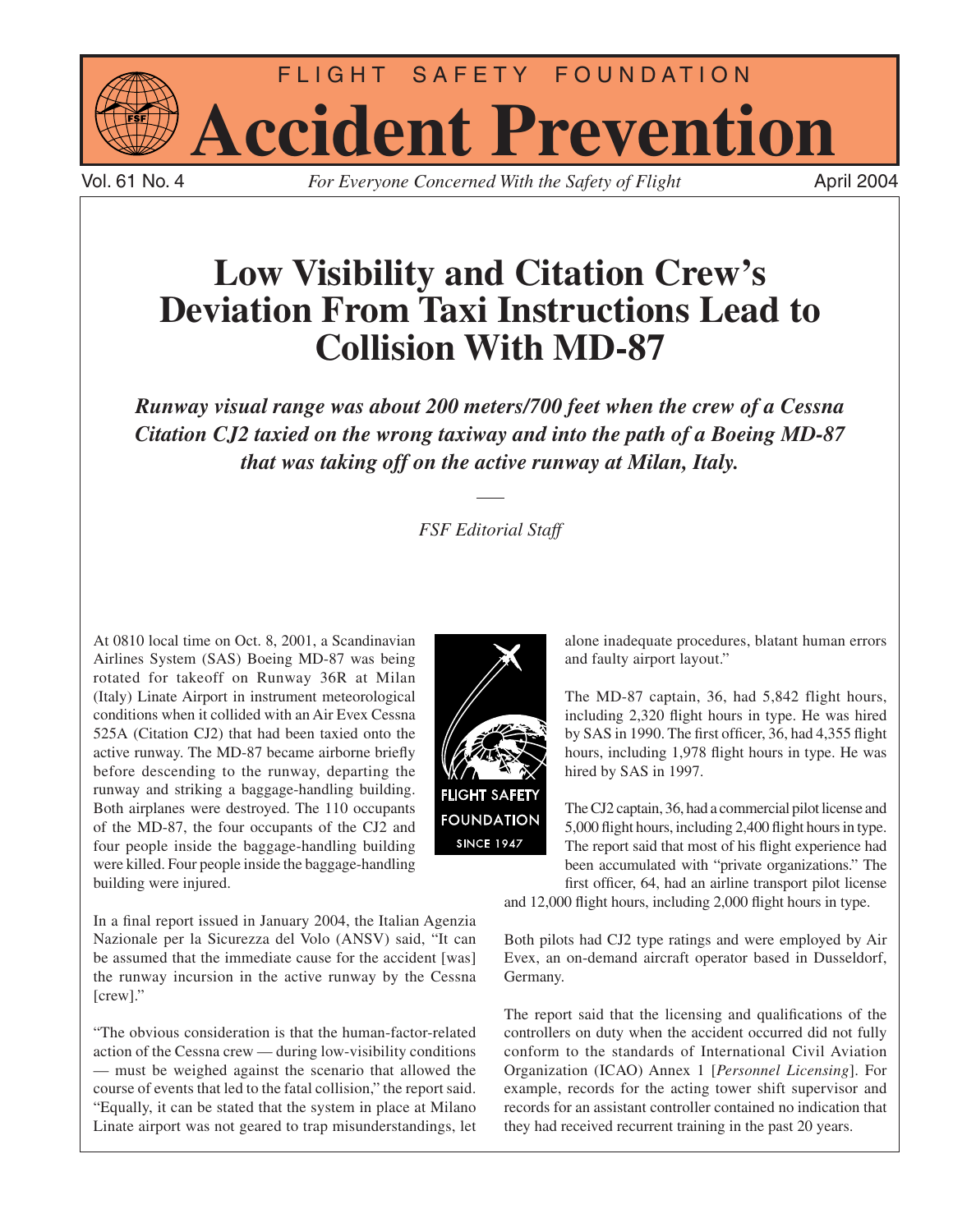Records showed that the CJ2 captain had landed at the Milan Linate airport five times between 1998 and 2000, and that the first officer had landed at the airport seven times between 1999 and 2001.



## **Boeing MD-87**

The MD-80 series short/medium-range jet transports are derivatives of the Douglas DC-9, which first flew in 1965. Originally called the Super 80, the MD-80 has longer wings, a longer fuselage and more fuel capacity than the DC-9, and is equipped with a digital flight control system. The MD-80 prototype flew in 1979, and the airplane entered production in 1980 as the MD-81.

In 1987, McDonnell Douglas began production of the MD-87, a short-fuselage version designed to carry up to 139 passengers, compared with the 172-passenger capacity of its predecessors, the MD-81, MD-82 and MD-83.

Each of the MD-87's two Pratt & Whitney JT8D-217C turbofan engines is rated at 88.9 kilonewtons (20,000 pounds static thrust) and has an emergency thrust reserve of 3.8 kilonewtons (850 pounds static thrust).

Maximum takeoff weight is 63,504 kilograms (140,000 pounds). Maximum cruising speed is 0.76 Mach. Maximum landing weight is 58,060 kilograms (128,000 pounds).

McDonnell Douglas merged with The Boeing Co. in 1997. Production of MD-80 series airplanes was terminated in 1999.♦

Source: *Jane's All the World's Aircraft*

The CJ2 crew had flown the airplane to Milan from Köln, Germany. The crew landed the airplane at 0659 after conducting an instrument approach to Runway 36R. Weather conditions reported by the tower controller when the crew was cleared to land included calm surface winds, general visibility 100 meters (328 feet) and overcast at 100 feet. Runway visual range (RVR) was 175 meters/600 feet touchdown, 200 meters/700 feet midfield and 225 meters/775 feet rollout.

"The operator of the aircraft, Air Evex, was not certified to operate in weather conditions lower than [instrument landing system (ILS) Category I (CAT I) minimums], and his crews were not trained to perform landing and takeoff below ILS CAT I weather minimums," the report said. (CAT I minimums include RVR 550 meters/1,800 feet and a decision height of 200 feet.)

The report said that information gathered during the investigation conflicted about whether the flight was conducted as a private operation or as a commercial operation. The owner of the CJ2, who also owned Air Evex, said that it was conducted as a private flight "for the transportation of business friends" and that the pilots were "operating [the private] flight outside their normal duty assignment."

The flight plan filed for the flight from Milan to Köln indicated that it was an unscheduled air transport operation.

"A letter from Cessna Aircraft Co., signed by their sales manager, one of the [passengers aboard the accident airplane], gives confirmation to the company of the owner of the aircraft [of] their need to operate two [demonstration] flights, from Milano Linate to Paris Le Bourget and back to Milano Linate, at an agreed cost to be invoiced to Cessna Aircraft Co.," the report said.

The report said that the other CJ2 passenger was "a prospective Cessna 525A customer."

The airport had two runways: Runway 18L-36R, the main runway, was 2,440 meters (8,005 feet) long. Runway 18R-36L, the general aviation runway, was 600 meters (1,969 feet) long. Runway 36R was being used for takeoffs and landings at the time of the accident.

The MD-87 was parked on the North (main) apron, which was east-northeast of the threshold of Runway 18L. The CJ2 was parked on the West (general aviation) apron, which was west of the general aviation runway.

"While the North apron and the taxiway parallel to and east of Runway 18L-36R have been subject to upgrade in order to match ICAO requirements [for] signage and ground-movement management, the West apron, Runway 18R-36L, Taxiway R5 [which connects the West apron and the North apron, and is located north of both runways] and Taxiway R6 [which connects the West apron to the main runway, and is located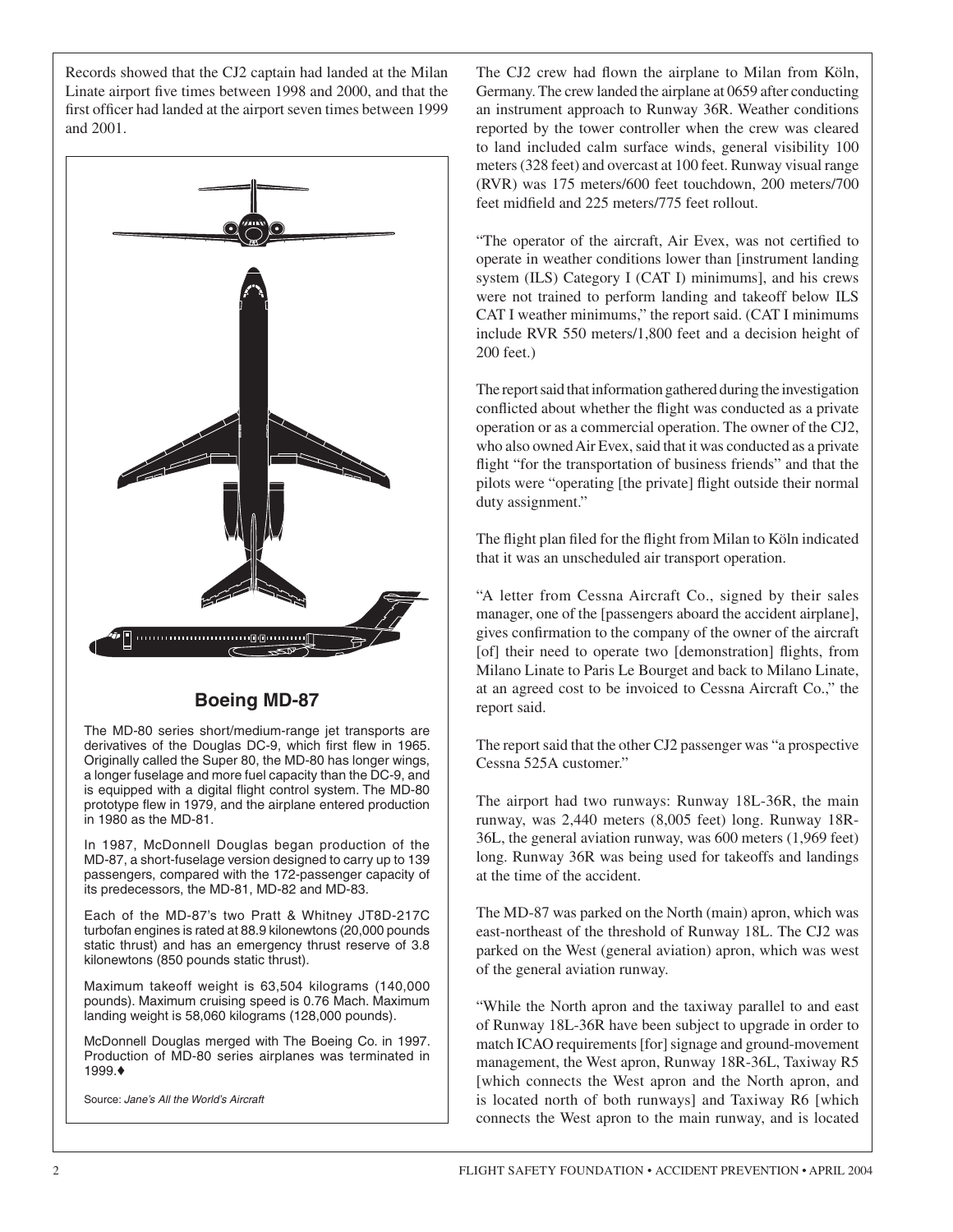south of the general aviation runway] have not been updated," the report said.

The MD-87 was departing on a scheduled flight to Copenhagen, Denmark. The report said that the airplane was properly equipped and certified, and that the flight crew was qualified to conduct flight operations in the low-visibility conditions that existed on the day of the accident.

At 0754, the MD-87 crew requested taxi clearance and was told by the ground controller to taxi to the ILS CAT III holding position for Runway 36R. A taxiway, called the main taxiway, was parallel and to the east of the main runway, and led from the North apron to the holding position, which is near the approach threshold of Runway 36R.

At 0759, the ground controller told the MD-87 crew to establish radio communication with Milan Tower when they taxied past the airport fire station. The crew established radio communication with the tower controller at 0801.

"Starting from this moment, the crew of the Boeing MD-87

and the crew of the Cessna 525A were tuned to two different assigned VHF [very-highfrequency] radio frequencies," the report said. "The MD-87 crew could not have known about the Cessna's movements."

At 1805, the ground controller told the CJ2 crew to "taxi north" onto Taxiway R5 and to "call me back at the stop bar of the … main runway extension."

The stop bar comprised red lights marking a holding point near the extended centerline north of the main runway. The crew read back the clearance as follows: "Roger, via Romeo 5 and … call you back before reaching main runway."

The report said that the ground controller likely did not perceive the difference between the taxi clearance and the crew's readback or might have believed the readback of "Romeo 5" was sufficient.

The controller then issued the same taxi clearance to the crew of another airplane on the West apron and told the crew that they would be following the Cessna. The report said that the clearance to the other aircraft was issued in Italian, a language with which the CJ2 crew was not fluent.

A yellow taxi line led from the parking area on the West apron south and then east. The line then split into two lines; one led north to R5, the other led southeast to R6.

"At the branching where the line parted, there were markings painted in yellow showing 'R5' and 'R6,' respectively, to the left of each line," the report said. "The [markings were] worn out, and they did not conform to the color, form or proportions described in ICAO (Annex 14 [*Aerodromes*]). … There were no other indications, markings or signs identifying Taxiway R6 throughout its entire length."

The report said that the West apron taxi lines were not depicted correctly in the Italian *Aeronautical Information Publication* (*AIP* Italy) or on Jeppesen charts and that the absence of direction signs, instruction signs, location signs and no-entry signs on Taxiway R6 made "situation awareness for the Cessna crew difficult."

The CJ2 crew taxied southeast, onto Taxiway R6.

"The environmental situation for the Cessna crew was definitely such that it was possible to get lost in the dense fog and taxi the wrong way," the report said. "However, … it is more probable that the Cessna crew in fact believed that they were cleared to taxi via the path they effectively followed, Taxiway R6, even though they had repeated the taxi clearance via Taxiway R5."

> The report said that the crew had used Taxiway R6 after landing to taxi to the West ramp and that they might have expected to use that taxiway for departure.

> At 0808, the CJ2 crew told the ground controller that they were "approaching Sierra 4." The ground controller asked the CJ2 crew to confirm their position. The crew said, "Approaching the runway … Sierra 4."

> The report said that the marking "S4" identified one of five runway-holding positions near aircraft-parking stands that

had been planned but not constructed for the West apron. S4 was near a taxiway leading to the general aviation runway.

The report said that no documentation was found of the existence or "operational meaning" of the five "Sierra" runway-holding-position markings on Taxiway R6 and that all controllers interviewed during the accident investigation said that they were not aware of the markings.

The controller told the CJ2 crew, "Roger, maintain the stop bar. I'll call you back."

At the time, visibility at the airport varied from 50 meters to 100 meters (164 feet to 318 feet), and RVR at the midpoint of the main runway (which had high-intensity lights) was about 200 meters. During the hour preceding the accident, airport controllers used both the English language and the Italian language in communications with the crews of 21 taxiing aircraft and three landing aircraft.

*The report said that the crew had used Taxiway R6 after landing to taxi to the West ramp and that they might have expected to use that taxiway for departure.*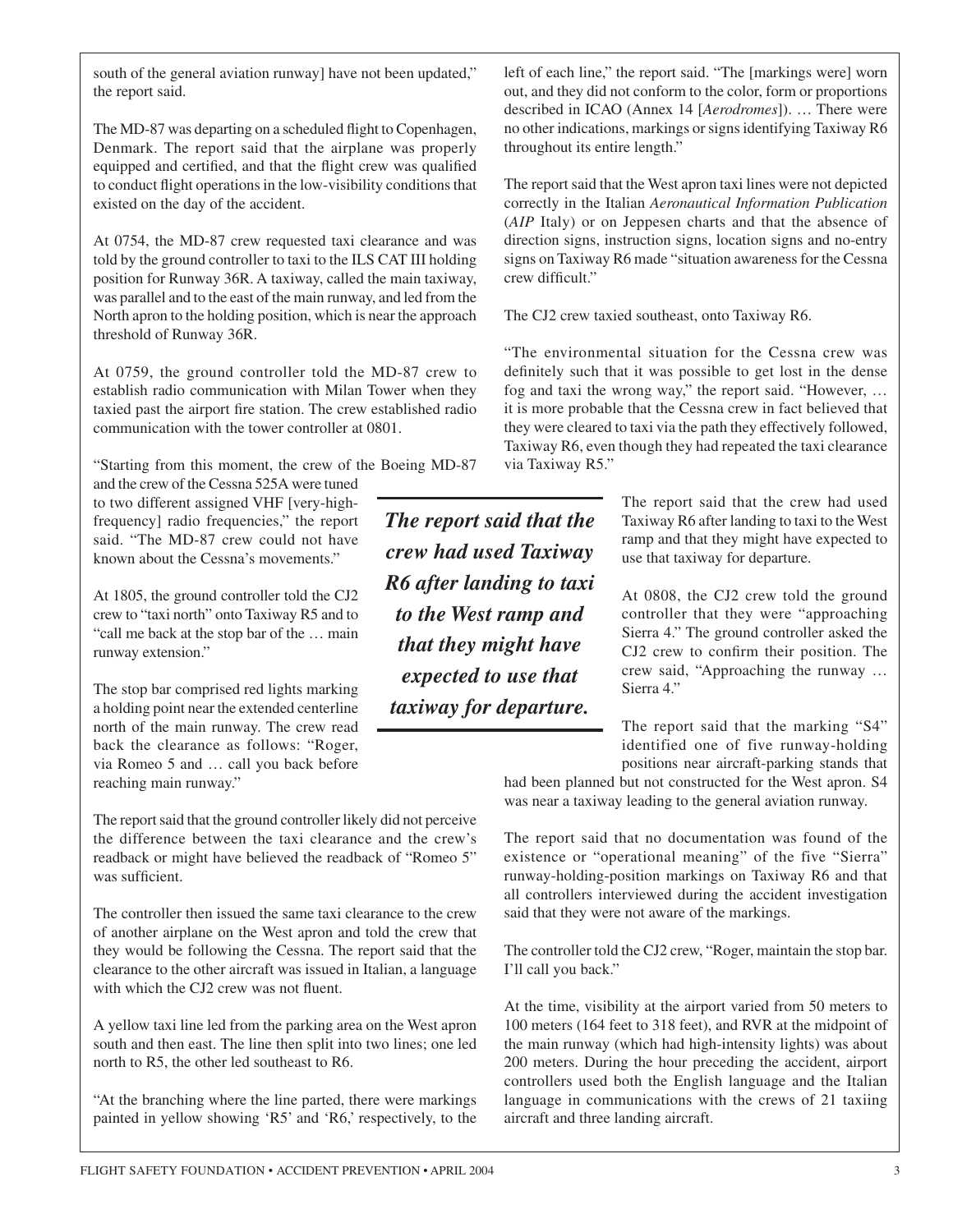"Considering that each aircraft called more than one time during that time interval just prior to the accident, and given the existing meteorological conditions, the workload on both controllers



### **Cessna Citation CJ2**

Cessna Aircraft Co. announced in 1968 the development of an eight-seat executive jet called the Fanjet 500. When the prototype flew in 1969, the name was changed to Citation. Produced from 1971 to 1976, the Citation was succeeded by the Citation I, which has a longer wing and more powerful engines. Production of the Citation I was terminated in 1985.

Cessna introduced a successor to the Citation I, called the CitationJet, in 1990. The airplane has a shorter fuselage and wing than the Citation I, and is powered by two Williams FJ44 turbofan engines, each rated at 8.45 kilonewtons (1,900 pounds static thrust).

The CitationJet was succeeded in 2000 by the Citation CJ1 and the Citation CJ2, which have higher maximum takeoff, ramp and landing weights. The CJ2 has a longer wing, horizontal stabilizer and fuselage than the CJ1, and is powered by two FJ44-2C engines, each rated at 10.68 kilonewtons (2,400 pounds static thrust).

Maximum takeoff weight is 5,613 kilograms (12,375 pounds). Maximum cruising speed at 33,000 feet is 410 knots. Maximum certified altitude is 45,000 feet. Maximum landing weight is 5,216 kilograms (11,500 pounds).♦

Source: *Jane's All the World's Aircraft*

was demanding," the report said. "They had no possibility to confirm (check) the position reported by aircraft by means of technical aids."

An airport surface movement indicator (ASMI) radar system was installed at the airport to assist controllers in monitoring aircraft movements in low-visibility conditions. Nevertheless, the report said that the ASMI system had "some shortcomings," including a record of poor reliability, and had been out of service since November 1999.

ANSV investigators did not interview the ground controller, the tower controller or the tower supervisor because "they made themselves unavailable pending the judicial procedure they [were] subject to in relation to the accident," the report said.

At 0809, the ground controller — who likely interpreted the CJ2 crew's report that they were "approaching the runway" to mean that they were on Taxiway R5 near the extended centerline north of the main runway — told the CJ2 crew to "continue your taxi on the main [North] apron, follow the Alpha line." The crew read back the clearance, and the controller said, "This is correct, and please call me back entering the main taxiway."

The CJ2 crew continued taxiing on Taxiway R6. The report said that the controller's instruction to call back when on the main taxiway "might have created in the pilot's mind the [perception] that they had to cross rapidly the [main] runway to reach the 'Alpha line' on the main taxiway."

The report said that the airplane was taxied over runwayholding-position markings on the taxiway and past a lighted runway-holding-position sign and a lighted "CAT III" sign and onto the main runway [about 1,560 meters (5,118 feet) from the departure threshold of Runway 36R].

At the same time that the ground controller told the CJ2 crew to continue taxiing, the tower controller cleared the MD-87 crew for takeoff. The CJ2 was being taxied across the middle of the runway on a heading of about 135 degrees when it was struck by the MD-87, which was being rotated for liftoff about 38 seconds after the takeoff was begun.

"Approximately one second prior to the collision, an additional large elevator nose-up command was registered by the MD-87 DFDR [digital flight data recorder]," the report said. "It is probable that the flight crew of the MD-87 had a glimpse of the Cessna just prior [to] the collision; this is suggested by an unintelligible exclamation recorded on the CVR [cockpit voice recorder]."

The CJ2 split into three main sections. The front section and the mid section were destroyed by fire; the tail section was damaged by fire.

The MD-87's right main landing gear and right engine separated from the fuselage during the collision. The crew moved the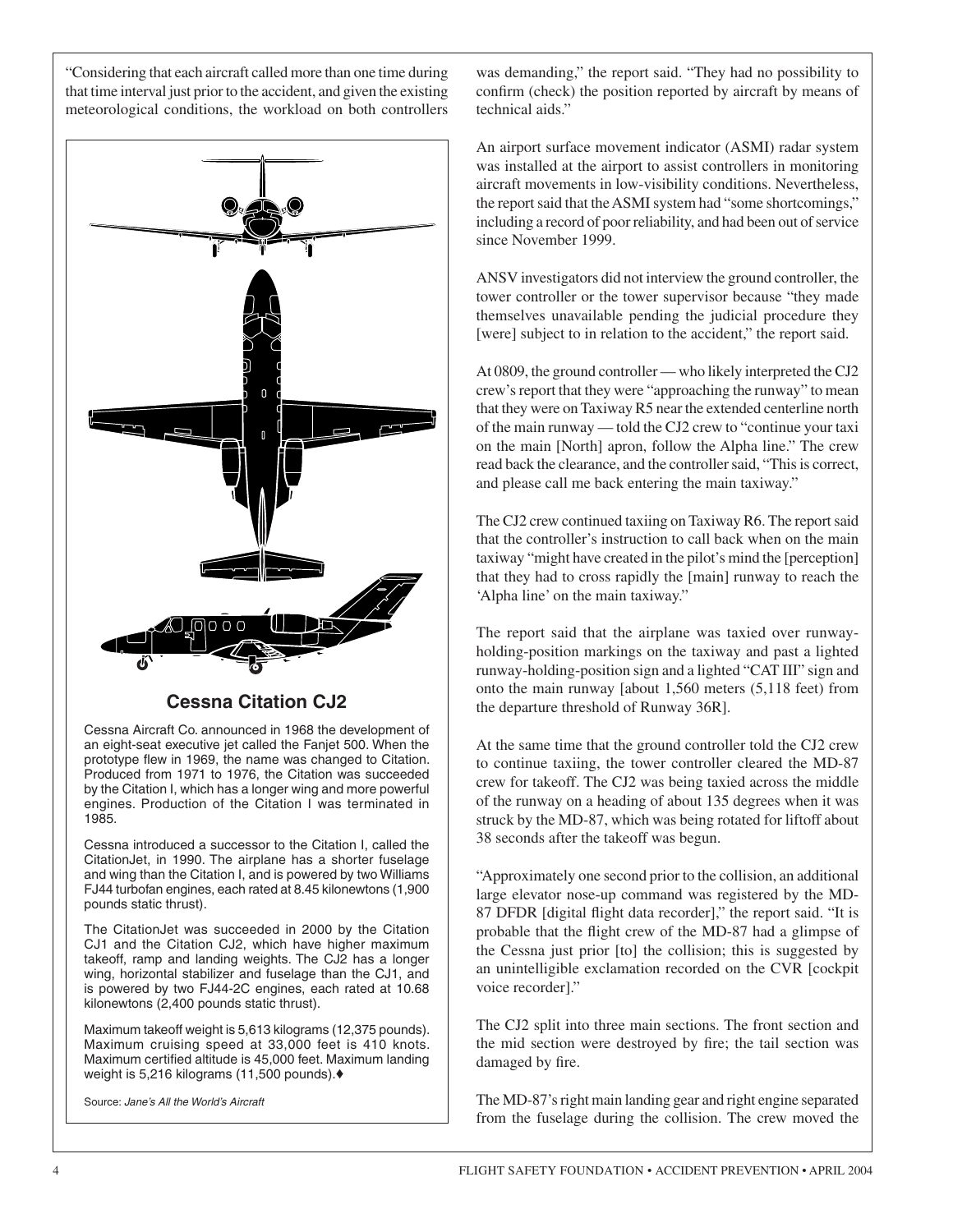throttle levers full forward, but left-engine thrust did not increase. The report said that the left engine likely had been damaged by ingested debris. The airplane became airborne for 12 seconds, reaching a height of 35 feet before the left engine seized.

"The IAS [indicated airspeed] increased up to (a calculated) 166 knots, but the MD-87 descended abruptly, making contact with the runway with the left main landing gear, the truncated right main landing gear leg and the tip of the right wing," the report said. "Maximum available reverse thrust [from the left engine] was selected, directional control of the aircraft was attempted and the brakes [were] applied. Such attempts were only partially successful due to the altered geometry and balance of the aircraft, and the residual effectiveness of flight controls in combination with the right wing tip dragging [on] the grass."

The MD-87 slid off the runway, veered right and struck the baggage-handling building, which was about 460 meters (1,509 feet) from the runway. The report said that the aircraft's residual speed on impact was 139 knots.

"[The] aircraft broke apart at impact with the building," the report said. "The forward part of the fuselage remained outside the building. The wing assembly detached from the fuselage, slid into the building and [erupted in flames]. The empennage broke off and remained outside the building."

Fire destroyed the building and portions of the MD-87 wreckage.

The report said that the occupants of the MD-87 died from "the sudden traumatic collision associated with the consequences of instantaneous impact kinetic deceleration on vital human functions; … fire was not the cause for any of the fatalities."

Eight people were in the baggage-handling building when it was struck by the MD-87. Two security officers and two baggage handlers were "victims of the fire that spread furiously inside the building," the report said. "Another baggage handler suffered extremely severe injuries but survived. Three other baggage handlers sustained minor injuries and were back to work within the month."

One passenger in the CJ2 died from traumatic injury. Carbon residue found in the upper respiratory cavities of the other passenger and the pilots indicated that they died from the "combined effect of traumatic events and fire exposure," the report said.

The report said that the MD-87 flight crew's actions after the collision to effect directional control of the airplane might have prevented the airplane from veering farther right and striking the airport's main building.

*The MD-87 flight crew's actions after the collision to effect directional control of the airplane might have prevented the airplane from veering farther right and striking the airport's main building.*

"The professional performance of the crew during the few seconds from aircraft collision to final stop shows a consistent and correct control of the crippled aircraft's trajectory and path which may have averted a higher-proportion disaster," the report said.

The report said that runway incursion is a global aviation safety problem that currently is being addressed in Europe by the *European Action Plan for Prevention of Runway Incursions*. The action plan was developed by a task force formed by the European Organization for the Safety of Air Navigation (Eurocontrol), the Group of Aerodrome Safety Regulators, ICAO and the Joint Aviation Authorities. The action plan includes methods of addressing runway-incursion safety issues involving airports, communications, air traffic services and regulations [see "European Air Traffic Controllers Assert Influence to Prevent Runway Incursions," *Airport Operations* Volume 30 (March–April 2004)].

> Based on the findings of the investigation, ANSV on Jan. 20, 2004, made the following recommendations:

- The Italian Ministry of Infrastructure and Transport should work with international air transport organizations for "a full and quick implementation of the *European Action Plan for Prevention of Runway Incursions*";
- The Ministry of Infrastructure and Transport and the Ente Nazionale per l'Aviazione Civile (ENAC; the Italian civil aviation authority) should "ensure that the design and operation of all aerodromes are in compliance with the safety standards specified in ICAO Annex 14";
- The Ministry of Infrastructure and Transport and ENAC should "ensure that all aerodromes in Italy have a functional safety management system, according to ICAO Annex 14";
- The Ministry of Infrastructure and Transport, ENAC and the Ente Nazionale di Assistenza al Volo SpA (ENAV; the Italian air navigation service provider) should "ensure that competence-maintenance [programs] and requirements for recent experience for ATC [air traffic control] personnel fully comply with ICAO Annex 1 standards";
- ENAC and ENAV should "ensure that all required information to operate safely [is] contained in *AIP* Italy and updated as needed";
- The Ministry of Infrastructure and Transport and ENAC should "forward proposals to ICAO regarding mandatory